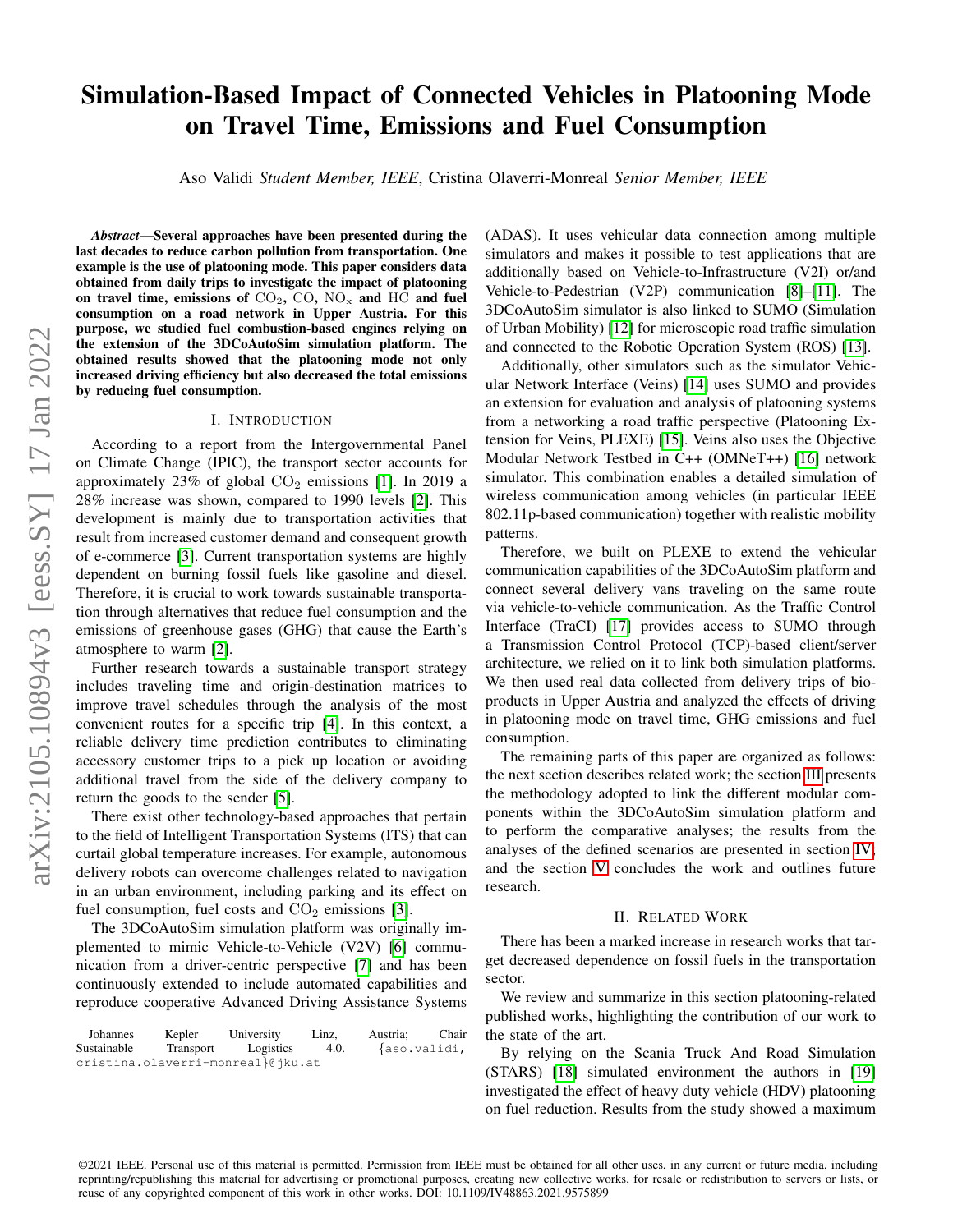fuel reduction of 4.7–7.7% at a speed of 70 km/h that was dependent on the time gap and the number of vehicles in the platoon. The authors reported vehicle weight to be an additional influential factor on the platooning system, with the fuel reduction of 3.8–7.4% when the lead vehicle was 10 tonnes lighter in contrast to a 4.3–6.9% fuel reduction when the lead vehicle was 10 tonnes heavier.

In further studies relying on the simulation of urban mobility SUMO, the effects of platooning on the generation of emissions were investigated in different networks by applying Cooperative Adaptive Cruise Control (CACC) [\[20\]](#page-5-17), [\[21\]](#page-5-18). The authors relied on the combination of OMNet++ and Veins. The road and network simulation tools assumed the HBEFA3 emission model in all vehicles, according to the classification in the Handbook Emission Factors for Road Transport (HBEFA) [\[22\]](#page-5-19). The studies focused on exploring different penetration rates of CACC varying from 0-100% in 25% increments in two scenarios with intersections regulated by fixed and adaptive traffic light control. The maximum GHG emission reduction reported in the study was 20% [\[20\]](#page-5-17).

A two-layer Control Look-Ahead Control (CLAC) architecture for fuel-efficient and safe heavy-duty vehicle platooning was proposed and simulated in [\[23\]](#page-5-20) to obtain road information and real time control of the vehicles. Through Dynamic Programming (DP), the optimal speed of the platoon for maximum fuel efficiency was estimated. For real-time control, a predictive control framework was considered. The approach resulted in a maximum fuel savings of 12% for following vehicles in the platoon.

This represents a selection of the variety of methodologies developed and adopted to investigate platooning-related metrics that pertain to traffic flow, such as fuel efficiency, travel time, and pollutant emissions. However, studies that use data generated from real road trips are very scarce. Therefore, we contribute with this work to the gap in the body of knowledge by performing research on platooning using a simulation platform with real data sets collected from real trips in Austria.

#### III. METHODOLOGY

<span id="page-1-0"></span>As previously mentioned, we extend in this work the "3DCoAutoSim" simulation platform with SUMO and the vehicular communication capabilities that are enabled by the Veins network interface and the network simulation OMNet++ to simulate a IEEE 802.11p wireless network-based communication and to design and simulate longitudinal controllers. An overview of the linked components that compose the "3DCoAutoSim" simulation framework is presented in Figure [1.](#page-1-1) The 3D visualization in the simulator is based on Unity, which makes it possible to simulate a variety of controlled driving environments through realistic car controller assets. UNITY, ROS and SUMO are connected by relying on the rosbridge package [\[24\]](#page-5-21) and the TraCI interface.

To validate the implemented approach, we analyzed the effect of platooning on the dependent variables travel time, total emissions and vehicular fuel consumption. To do this, we



<span id="page-1-1"></span>Fig. 1. Overview of the modular components within the "3DCoAutoSim" simulation framework

<span id="page-1-2"></span>TABLE I PARAMETERS VALUES TO SETUP THE SIMULATION SCENARIOS

| <b>Parameters</b>   |     | Value         |  |  |
|---------------------|-----|---------------|--|--|
| Speed               | min | 5m/s(18km/h)  |  |  |
|                     | max | 20m/s(72km/h) |  |  |
| Acceleration (max)  |     | $2.5 m/s^2$   |  |  |
| Delivery van weight |     | $3500$ $kg$   |  |  |
| Delivery van length |     | 5.94m         |  |  |

compared the data obtained from three delivery vans under the following two scenarios:

- 1) Connected in platooning mode, the vehicles in this scenario being labeled as: Leader.Delivery-Van.1 (LDV1), Follower.Delivery-Van.2 (FDV2) and Follower.Delivery-Van.3 (FDV3).
- 2) Not connected, the vehicles in this scenario being labeled as: Delivery-Van.1 (DV1), Delivery-Van.2 (DV2) and Delivery-Van.3 (DV3).

The relevant parameters to set up the simulation that were common to both scenarios are presented in Table [I.](#page-1-2) The input that we selected for the gap size parameter in the platooning mode was of  $5m$  [\[15\]](#page-5-12). The value corresponded to an average speed of  $70.2km/h$  and  $71.28km/h$ .

The considered route in the scenarios is based on the real GPS data gathered from 12 trips (morning trips at around 11:00 am) with an average travel time and speed of 20min and  $20m/s$  (72km/h) respectively. The trips were performed by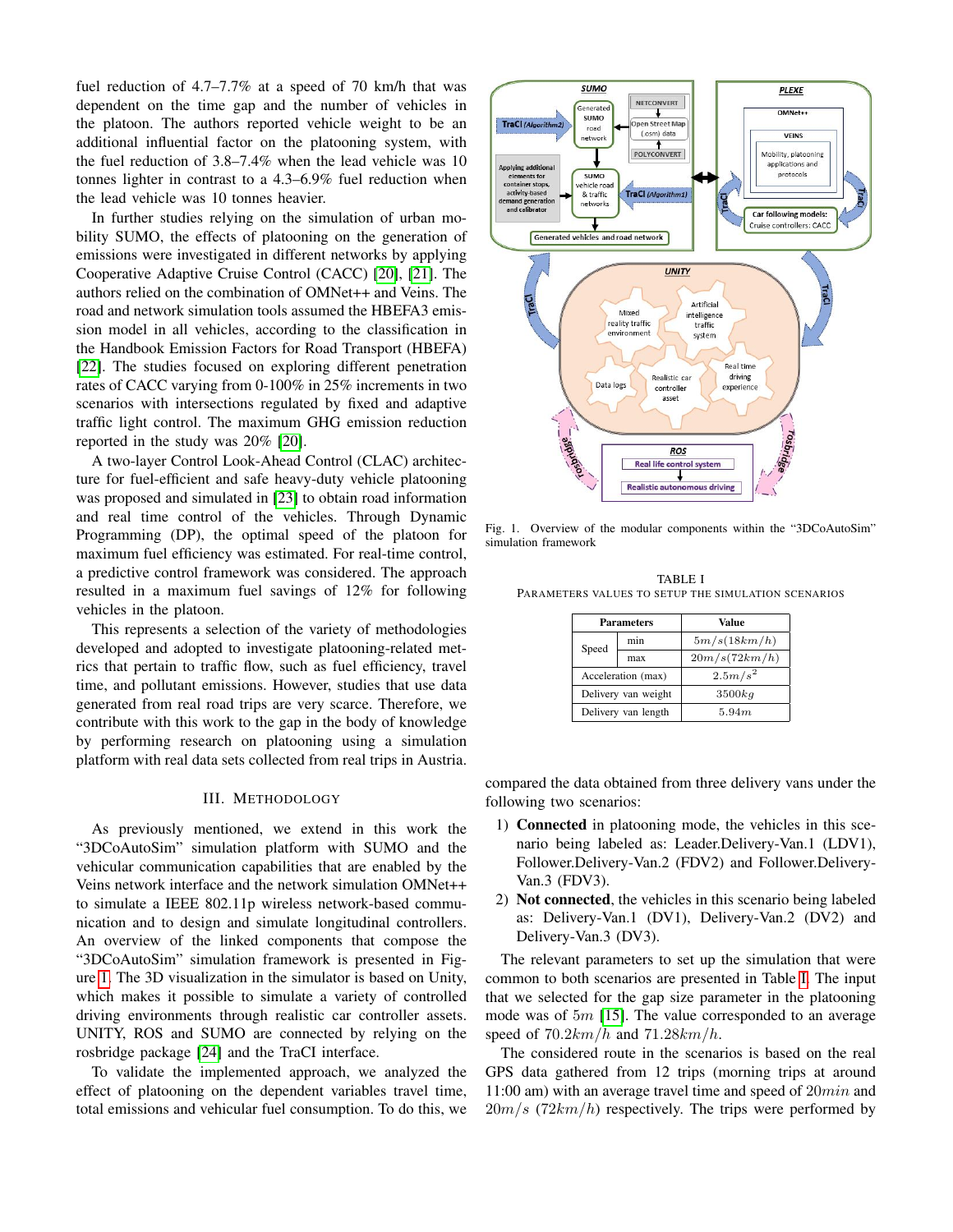TABLE II COLLECTED TRIP DATA

<span id="page-2-1"></span>

| <b>Parameters</b> | <b>Explanation</b>                                                    |  |  |  |  |
|-------------------|-----------------------------------------------------------------------|--|--|--|--|
| Day               | day of tracking (format: T:name of the day)                           |  |  |  |  |
| Date              | date of tracking (format: Y:year, M:month, D:day)                     |  |  |  |  |
| Time              | time of tracking in every second (format: H:hour, M:minute, S:second) |  |  |  |  |
| Latitude n/s      | north-south geographic coordinate                                     |  |  |  |  |
| Longitude e/w     | east-west geographic coordinate                                       |  |  |  |  |
| Height            | elevation above sea level (unit: meter)                               |  |  |  |  |
| Speed             | speed of vehicle at every second (unit: kilometer)                    |  |  |  |  |
| Heading           | compass direction (unit: degree)                                      |  |  |  |  |
| <b>VOX</b>        | recorded voice messages                                               |  |  |  |  |



Fig. 2. Visualization of the collected travel data showing the driven route  $(14km)$  and the pick up and delivery van stops

<span id="page-2-0"></span>Algorithm 1: Applying TraCI for generating the route files and vehicles in the different scenarios

```
input : Road Network, r;
  output: Route file, rou;
  define : Number of vehicles i, Number of time steps n,
           Vehicle types; platooningvType, vanvType
1 Function RoutVehGenerate():
2 \mid \text{random}.\text{seed}(s)3 \mid N \leftarrow noutput: .rou.xml (vType, edges, veh_{id})
4
5 vehNr \leftarrow 0
6 for i in range(N) do
7 \mid if random.uniform(0,1) < each of the three delivery
            vans: then
 8 write output'< generating the vehicle types with
               different attributes/>' format (i,vehNr), file =
               routes
9 | | vehNr + = 1
10 end
11 end
12 End Function
```
the Achleitner Biohof GmbH (Achleitner Organic farm) in the itinerary around Linz in Upper Austria, which are illustrated in the road network in Figure [2](#page-2-0) after the data processing and cleaning procedure. The detailed collected information about the daily trips is presented in Table [II.](#page-2-1)

# *A. Traffic simulation implementation*

To generate the traffic network the map data was imported from Open Street Map (OSM) [\[25\]](#page-5-22) to SUMO. The SUMO application NETCONVERT [\[26\]](#page-5-23) was then executed to import and convert the road network. To interpret the relevant geometrical shapes from the OSM data, an additional typemap-file [\[27\]](#page-5-24) was utilized, which converted the data to be visualized in the SUMO Graphical User Interface (GUI) through POLYCONVERT [\[28\]](#page-5-25). We also applied the NETEDIT application [\[29\]](#page-5-26) for updating the traffic lights and editing the road network in terms of size and type. In order to have a better overview on the network, we additionally visualized the maximum speed limit on different routes in the road network (Figure [3\)](#page-3-0). To replicate reality-close traffic conditions we generated the network demand by relying on statistics from the city of Linz and applying activity-based demand generation using Iterative Assignment (Dynamic User Equilibrium) [\[30\]](#page-5-27) in 3 iterations. After these steps, we implemented the vType attribute to characterize the vehicle types from the traffic demand. Each individual vehicle in the simulation was defined by a unique identifier, departure time and planned route. We additionally adopted TraCI, to be able to retrieve the values of the simulated objects and to manipulate their behavior in real time [\[17\]](#page-5-14). Finally, we calibrated the traffic flow in the simulation [\[31\]](#page-5-28).

Algorithm [1](#page-2-2) describes the process for generating the route files and the traffic demand using TraCI, which used the relevant files in the road network (.osm and .net) as input information. It starts by generating the defined vType and the routes with the related edges on the .rou.xml file. This is then followed by the creation of the vehicles based on their specified probabilities for each of the routes on the .rou file. To generate the different types of vehicles, the algorithm randomly assigns numbers to vehicle IDs. The route file generation follows the defined format by generating all the related attributes, such as type, route ID and departure time. This vehicle creation and definition follows the specified format by generating all the related attributes, such as type, route ID and departure time. To complete all the relevant situations in the simulation, additional elements such as "container stops" [\[32\]](#page-5-29) were defined to mimic loading or delivery locations.

# <span id="page-2-3"></span>*B. Vehicle connection definition*

We generated the platooning simulation by modifying the behavior of the vehicles by accessing the related node in OMNeT++, the new behavior being applied to the driven routes. In the OMNeT++ configuring models (.ned and .ini files), we adopted the SimplePlatooningBeaconing class [\[33\]](#page-5-30), which extends the base protocol [\[34\]](#page-6-0) for the use of communication protocols. This implemented class is a classic periodic beaconing protocol which sends a beacon every x milliseconds. Furthermore, in order to generate a set of real world simulations with human driven vehicles in combination with platooning, we adopted the HumanInterferingProtocol [\[35\]](#page-6-1) application. This class transmits periodic beacons from human-driven vehicles and makes it possible to generate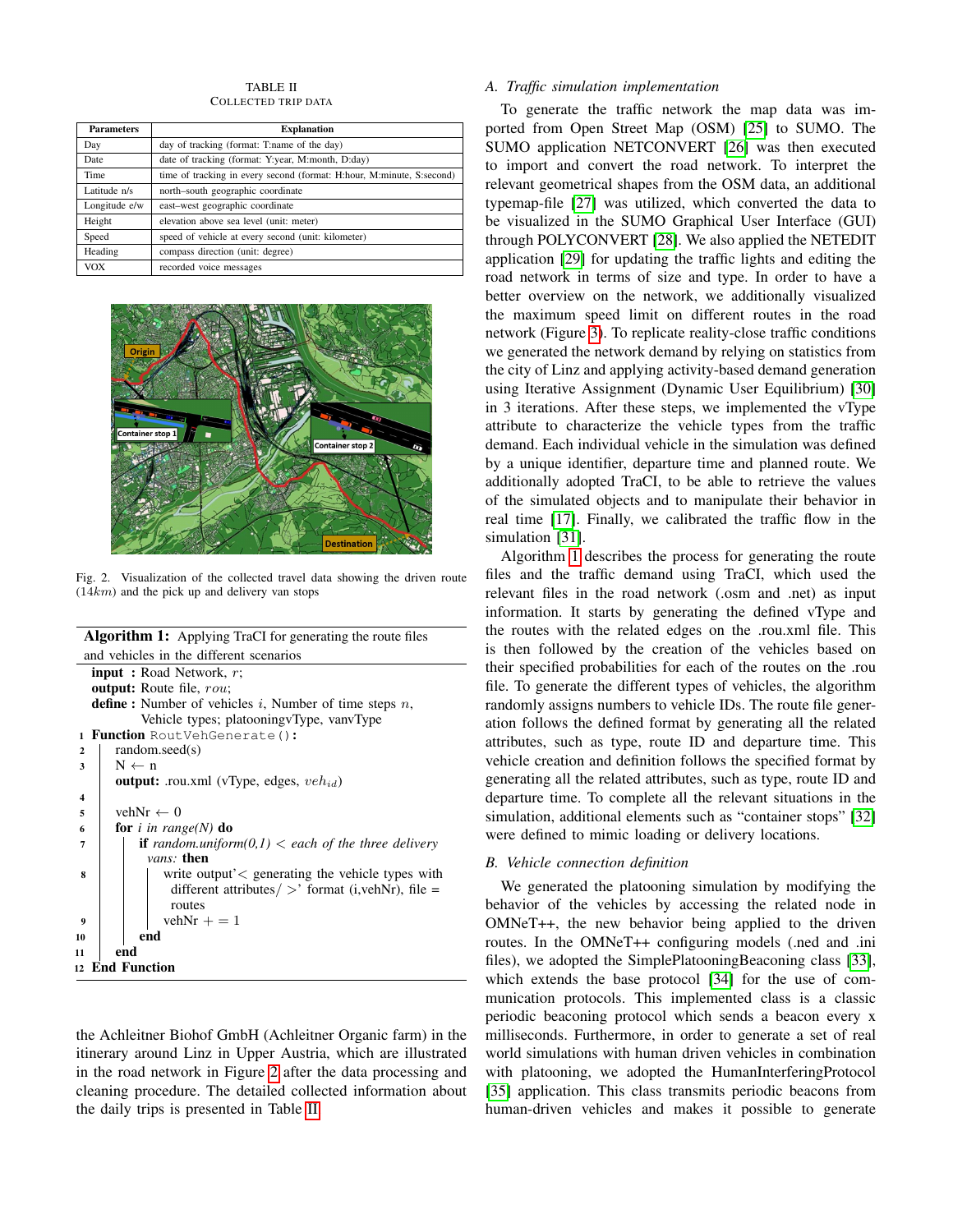

<span id="page-3-0"></span>Fig. 3. Visualization of the maximum speed limit in m/s on different routes in the simulated road network

Algorithm 2: Applying TraCI for collecting and calculating emissions

<span id="page-3-1"></span>

|                  | <b>input</b> : Road Network, $r$ ;                                     |
|------------------|------------------------------------------------------------------------|
|                  | <b>output:</b> Emission file; $(GHG)$                                  |
|                  | <b>define</b> : Emission class; ec. Number of vehicles i, Number       |
|                  | of time steps $n$ , Vehicle types                                      |
| $\mathbf{1}$     | <b>Function</b> GetVehEmission ( $veh_{id}$ ):                         |
| $\mathbf{2}$     | $\cos^2 \leftarrow \text{tracei.getCO2Emission } (veh_{id})$           |
| 3                | $\cos \leftarrow \text{traci.getCOEmission } (veh_{id})$               |
| $\boldsymbol{4}$ | nox $\leftarrow$ traci.getNOxEmission ( <i>veh<sub>id</sub></i> )      |
| 5                | hc $\leftarrow$ traci.getHCEmission ( <i>veh<sub>id</sub></i> )        |
| 6                | return EmissionSense                                                   |
| $\overline{7}$   | <b>End Function</b>                                                    |
|                  | 8 Function VehEMISSIONcal():                                           |
| 9                | <b>for</b> veh <sub>id</sub> in traci.getIDList(): <b>do</b>           |
| 10               | $veh_{pos} \leftarrow \text{traci.getPosition}(veh_{id})$              |
| 11               | vehicle $\leftarrow$ Vehicle (veh <sub>id</sub> , veh <sub>pos</sub> ) |
| 12               | vehicle.emissions $\leftarrow$ calvehemissions $(veh_{id})$            |
| 13               | vehicles.append(vehicle)                                               |
| 14               | <b>return</b> vehiclesemissions                                        |
| 15               | end                                                                    |
|                  | <b>16 End Function</b>                                                 |
|                  |                                                                        |

interfering network traffic. This approach will be part of future studies with real drivers.

The implementation of the simulation for the driven routes from which the data was acquired requires a high computational capacity that is intensified through the integration of Veins to link OMNeT++ and SUMO through TraCI. Hence, to run the entire network simulation as smoothly as possible, we generated a few numbers of SUMO vehicles that were not defined as OMNeT++ nodes and did not have communication capabilities. For managing the platoon traffic in the road network, we applied the nCars and platoonSize configuration parameters from the PlatoonsTrafficManager [\[36\]](#page-6-2) class. The parameters represent the total number of vehicles and the number of vehicles per platoon, respectively.

To this end, we adopted sinusoidal mode of speed in platoon with oscillation frequency of  $0.2Hz$  [\[15\]](#page-5-12). We also took advantage of the configuration parameters of omnetpp.ini namely 'manager.moduleType' and 'manager.moduleName' by setting



<span id="page-3-3"></span>Fig. 4. Travel time resulting from comparing the simulated delivery vans in "connected" vs "not connected" mode



<span id="page-3-2"></span>Fig. 5. Speed profile (top) and average total emissions (bottom) in "connected" vs "not connected" mode

'vtypehuman' to zero (vtypehuman is the parameter definition key for the defined vehicles in PLEXE).

# *C. Emissions calculation*

To study the total emissions and fuel consumption, we relied on the "HBEFA3/LDV-D-(EU6)" emission class that includes the weight and length of the delivery vehicles used [\[22\]](#page-5-19). The calculation of the emissions data is expressed through Algorithm [2](#page-3-1) using retrievable vehicle variables through TraCI. The algorithm uses as input the main road network data files (.rou.xml and .add.xml) with the defined emission class and the vehicle types. It then detects and stores the GHG produced by the vehicles  $(CO_2, CO, NOx, HC)$  in each time step. Based on the vehicle position, the algorithm classifies the gathered data and finally calculates the emissions for each of the vehicles.

### *D. Comparative analysis description*

To investigate the potential and beneficial effects of driving in platooning mode, we conducted a set of comparative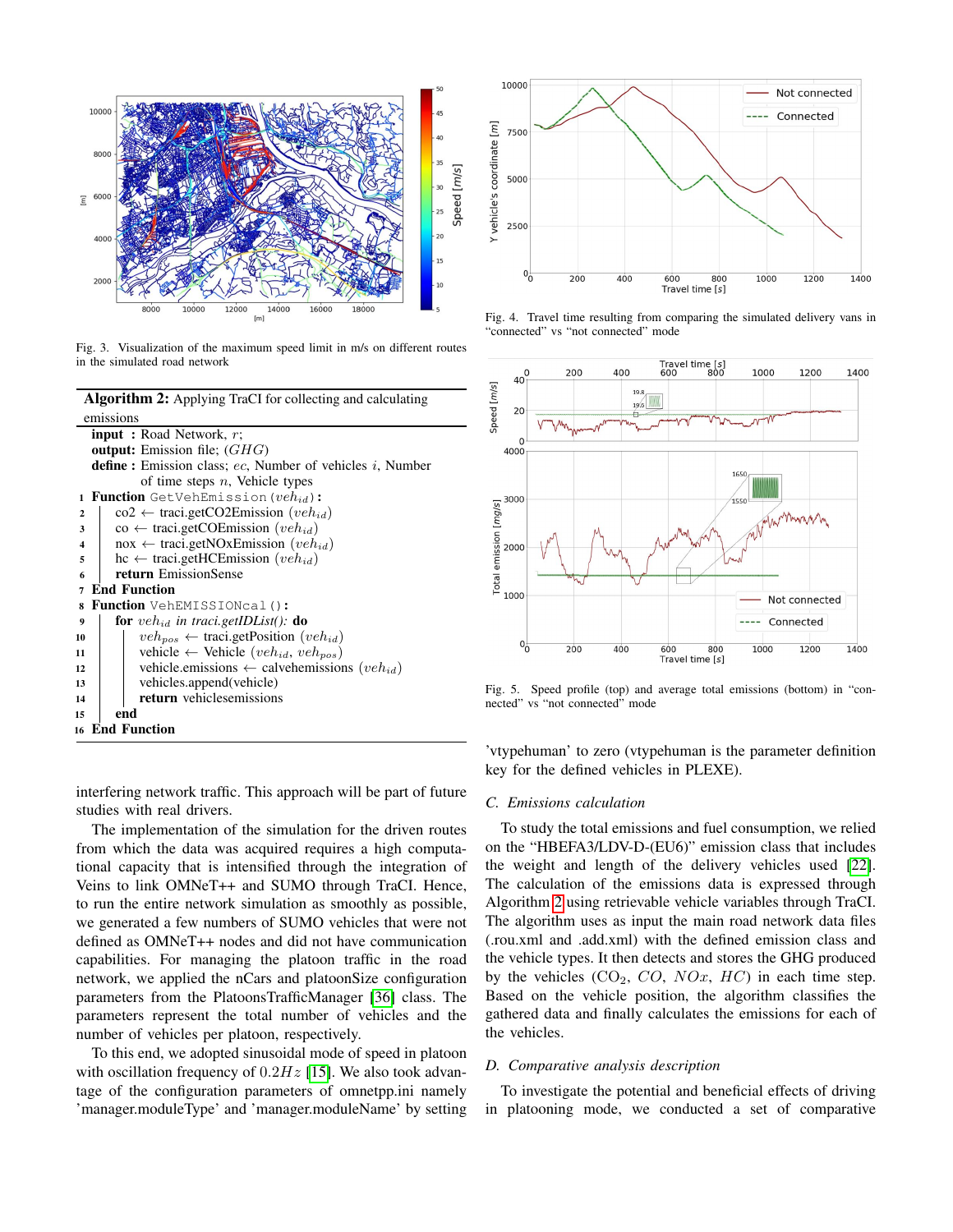

<span id="page-4-2"></span>Fig. 6. Speed and acceleration effects on  $CO<sub>2</sub>$  emissions in "not connected" mode



<span id="page-4-3"></span>Fig. 7. Speed and acceleration effects on  $CO<sub>2</sub>$  emissions in "connected" platooning mode

analyses of the use cases defined in section [III.](#page-1-0) To this end, we analyzed the following key metrics: travel time, total emissions and fuel consumption obtained from the simulation. The total emission analysis was performed by calculating the emission values of the following pollutants  $CO<sub>2</sub>$ ,  $CO<sub>2</sub>$ ,  $NO<sub>X</sub>$  and  $HC<sub>2</sub>$ for each use case.

# IV. RESULTS

#### <span id="page-4-0"></span>*A. Travel time*

The differences in the speed of the "connected" compared to the "not connected" vehicles (Figure [5](#page-3-2) top) resulted in a reduced travel time of 22.38% (see Figure [4\)](#page-3-3). The delivery vans that were not connected needed 1385 seconds each to drive through the route visualized in Figure [2,](#page-2-0) starting from the "container stop 1", defined as origin, to the destination in "container stop 2".

# *B. Total emissions*

The average emission values obtained from simulating "connected" and "not connected" scenarios and their related speed profiles are plotted in Figure [5](#page-3-2) bottom and top respectively. In the delivery vans that were not driving in platooning mode, the fluctuations in the total emissions reflect the acceleration and deceleration of the vans throughout the total trip. The driving patterns variation was related to the topology of the road. The higher value of the total emissions in "not connected" at the end of the trip (at 1100 s) was due to the higher road speed limit (see speeds in Figure [3\)](#page-3-0).

In the connected platooning mode, all the three vans formed the platoon within a few seconds of the start of the trip, and maintained a steady average speed of  $19.8m/s$  (71.28 $km/h$ ). The average value of the generated emissions is represented by a flat line with a subtle level of sinusoidal acceleration and deceleration in speed (see section [III-B\)](#page-2-3), which are characteristics of driving in platooning mode (zoomed scale rectangular of Figure [5\)](#page-3-2). The values for the total GHG emissions in each of the individual delivery vans are represented in Table [IV.](#page-5-31)

TABLE III EMITTED POLLUTANT VALUES DURING THE STUDIED TRIPS

<span id="page-4-4"></span>

|               |      | Co2                 |         | NOx                 |        | CO                  |        | HС                  |        |
|---------------|------|---------------------|---------|---------------------|--------|---------------------|--------|---------------------|--------|
|               |      | (cumulated)<br>mg/s |         | (cumulated)<br>mg/s |        | (cumulated)<br>mg/s |        | (cumulated)<br>mg/s |        |
|               |      |                     |         |                     |        |                     |        |                     |        |
|               | LDV1 | 1623.25             |         | 1.85                | $SUM=$ | 0.196               | $SUM=$ | 0.006               | $SUM=$ |
| Connected     | FDV2 | 1544.45             | $SUM=$  | 1.67                | 4.94   | 0.190               | 0.573  | 0.005               | 0.014  |
|               | FDV3 | 1474.34             | 4642.04 | 1.42                |        | 0.187               |        | 0.003               |        |
|               | DV1  | 1991.75             | $SUM=$  | 3.41                | $SUM=$ | 0.986               | $SUM=$ | 0.037               | $SUM=$ |
| Not connected | DV2  | 1883.48             | 5673.21 | 3.36                | 9.99   | 0.871               | 2.699  | 0.034               | 0.094  |
|               | DV3  | 1797.98             |         | 3.22                |        | 0.842               |        | 0.023               |        |



<span id="page-4-5"></span>Fig. 8. Comparison between cumulative fuel consumption

As carbon dioxide  $(CO_2)$  is one of the main GHG that contributes to global warming, we additionally performed a complementary analysis of the generated  $CO<sub>2</sub>$  emissions (Figure [6](#page-4-2) and Figure [7\)](#page-4-3). Figure [6](#page-4-2) shows the relationship between  $CO<sub>2</sub>$  emissions, speed, and acceleration in delivery vans that are not connected. As it can be seen, acceleration has a high impact on  $CO<sub>2</sub>$  emissions. The highest value of  $CO<sub>2</sub>$  is emitted at a speed of  $19.5m/s$  (70.2km/h) with an acceleration value of approximately  $2.5m/s^2$ . Fig [7](#page-4-3) shows the relationship between  $CO<sub>2</sub>$  emissions, speed, and acceleration of the delivery vans in platooning mode. The  $CO<sub>2</sub>$  emissions are, with a value of  $1547.34mg/s$ , lower than those in the "not connected" mode  $(1891.07mg/s)$ , due to low variability of the speed and acceleration metrics (acceleration values between 2.2 and 2.4  $m/s^2$  and speed values between 19.6 $m/s$  $(70.56km/h)$  and  $19.8m/s$   $(72km/h)$ . The detailed pollutant values of the individual delivery vans for each scenario are presented in Table [III.](#page-4-4)

#### *C. Fuel consumption*

Cumulative fuel consumption results for "connected" and "not connected" are presented in Figure [8,](#page-4-5) the graphic showing a 28.25% reduction of fuel consumption when the delivery vans are connected and build a platoon. A summary of all the obtained values for "travel time", "total emissions", and "fuel consumption" are presented in Table [IV.](#page-5-31)

# V. CONCLUSION AND FUTURE WORK

<span id="page-4-1"></span>To increase the efficiency of transportation, a variety of alternatives has been investigated in the past few decades.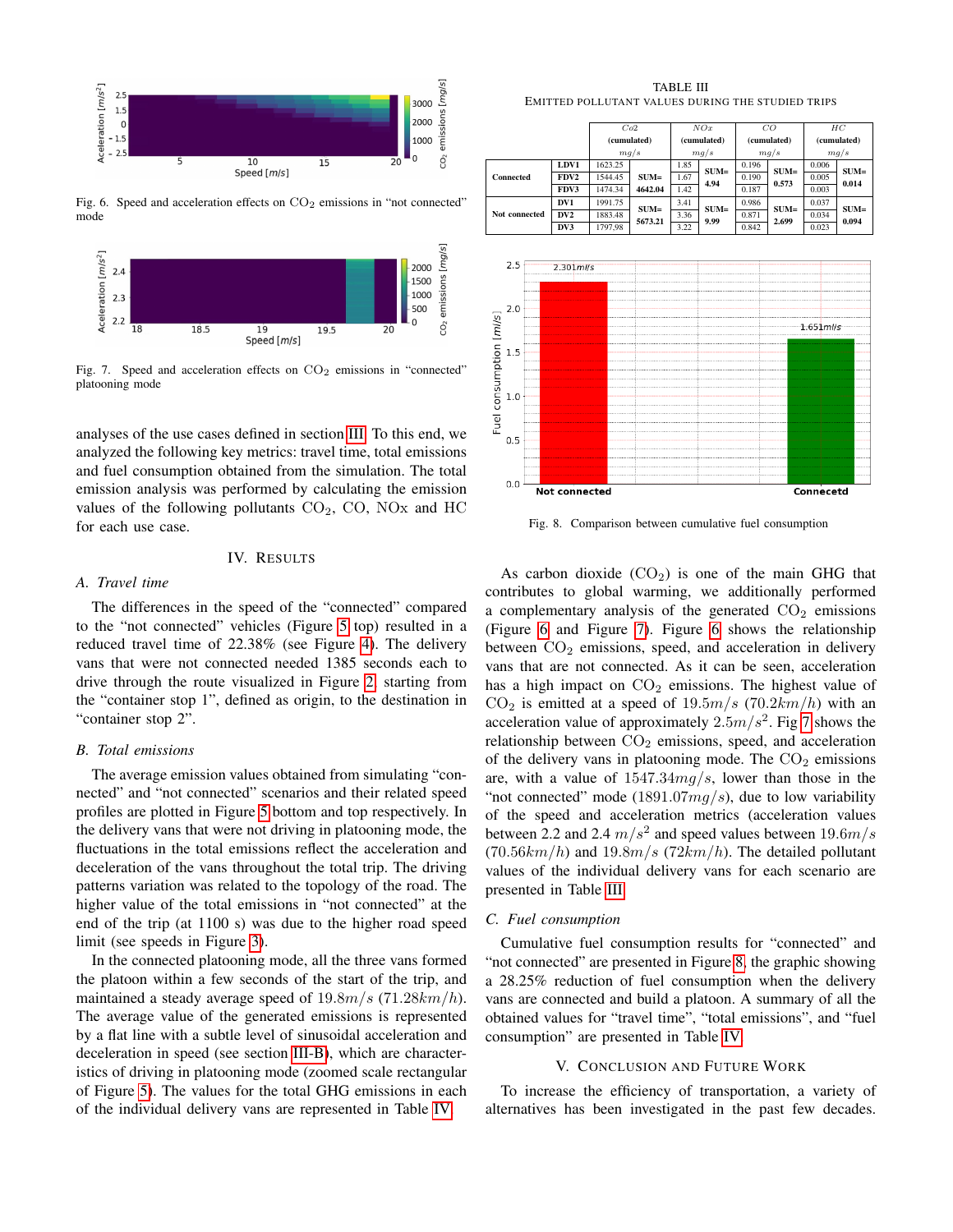TABLE IV KEY METRICS IN THE STUDIED SCENARIOS

<span id="page-5-31"></span>

|                  |                  | <b>Travel Time</b><br>$\boldsymbol{s}$ | <b>Total Emissions</b><br>(cumulated)<br>mg/s |         | <b>Fuel Consumption</b><br>(cumulated)<br>ml/s |         |
|------------------|------------------|----------------------------------------|-----------------------------------------------|---------|------------------------------------------------|---------|
|                  | LDV1             |                                        | 1625.30                                       | $SUM =$ | 0.597                                          | $SUM =$ |
| <b>Connected</b> | FDV <sub>2</sub> | 1075                                   | 1546.31                                       | 4647.57 | 0.557                                          | 1.651   |
|                  | FDV3             |                                        | 1475.95                                       |         | 0.497                                          |         |
|                  | DV1              |                                        | 1996.18                                       | $SUM =$ | 0.786                                          | $SUM =$ |
| No connected     | DV2              | 1385                                   | 1887.74                                       | 5685.99 | 0.772                                          | 2.301   |
|                  | DV3              |                                        | 1802.06                                       |         | 0.743                                          |         |

Vehicular connectivity and platooning are among the most promising technological ITS solutions, as they reduce fuel consumption and the amount of generated GHG. In this paper we presented a microscopic simulation-based method to investigate the impact of platooning on travel time, total emissions, and fuel consumption using fuel combustion delivery vans. Based on the results obtained, we conclude that the implemented approach is a feasible solution to investigate the effect of platooning on relevant global warming parameters such as travel time, fuel consumption and the generated emissions from fuel combustion vehicles. Further work in this area will be pursued to collect data involving drivers and electric vehicles in an urban area.

## ACKNOWLEDGMENT

This work was supported by the FFG project "Zero Emission Roll Out Cold Chain Distribution 877493" and the Austrian Ministry for Climate Action, Environment, Energy, Mobility, Innovation and Technology (BMK) Endowed Professorship for Sustainable Transport Logistics 4.0., IAV France S.A.S.U., IAV GmbH, Austrian Post AG and the UAS Technikum Wien.

#### **REFERENCES**

- <span id="page-5-0"></span>[1] O. Edenhofer, Y. Sokona, J. C. Minx, K. Seyboth, I. Baum, S. Brunner, S. Schlömer, and T. Zwickel, "Report of the Intergovernmental Panel on Climate Change Edited by," Tech. Rep., 2014. [Online]. Available: <www.ipcc.ch>
- <span id="page-5-1"></span>[2] O. Pribyl, R. Blokpoel, and M. Matowicki, "Addressing eu climate targets: Reducing co2 emissions using cooperative and automated vehicles," *Transportation Research Part D: Transport and Environment*, vol. 86, p. 102437, 2020.
- <span id="page-5-2"></span>[3] Y. Liu, G. Novotny, N. Smirnov, W. Morales-Alvarez, and C. Olaverri-Monreal, "Mobile Delivery Robots: Mixed Reality-Based Simulation Relying on ROS and Unity 3D," 2020.
- <span id="page-5-3"></span>[4] J. Gonçalves, J. S. Goncalves, R. J. Rossetti, and C. Olaverri-Monreal, "Smartphone sensor platform to study traffic conditions and assess driving performance," in *17th International IEEE Conference on Intelligent Transportation Systems (ITSC)*. IEEE, 2014, pp. 2596–2601.
- <span id="page-5-4"></span>[5] J. Khiari and C. Olaverri-Monreal, "Boosting algorithms for delivery time prediction in transportation logistics," in *2020 International Conference on Data Mining Workshops (ICDMW)*, 2020, pp. 251–258.
- <span id="page-5-5"></span>[6] F. Michaeler and C. Olaverri-Monreal, "3d driving simulator with vanet capabilities to assess cooperative systems: 3dsimvanet," in *2017 IEEE Intelligent Vehicles Symposium (IV)*. IEEE, 2017, pp. 999–1004.
- <span id="page-5-6"></span>[7] C. Biurrun, L. Serrano-Arriezu, and C. Olaverri-Monreal, "Microscopic driver-centric simulator: Linking unity3d and sumo," in *World Conference on Information Systems and Technologies*. Springer, 2017, pp. 851–860.
- <span id="page-5-7"></span>[8] A. Hussein, A. Díaz-Álvarez, J. M. Armingol, and C. Olaverri-Monreal, "3DCoAutoSim: Simulator for cooperative ADAS and automated vehicles," in *2018 21st International Conference on Intelligent Transportation Systems (ITSC)*. IEEE, 2018, pp. 3014–3019.
- [9] C. Olaverri-Monreal, J. Errea-Moreno, and A. Diaz-Alvarez, "Implementation and Evaluation of a Traffic Light Assistance system in a Simulation Framework based on V2I Communication," *Journal of Advanced Transportation*, 2018.
- [10] C. Olaverri-Monreal, J. Errea-Moreno, A. Díaz-Álvarez, C. Biurrun-Quel, L. Serrano-Arriezu, and M. Kuba, "Connection of the SUMO Microscopic Traffic Simulator and the Unity 3D Game Engine to Evaluate V2X Communication-Based Systems," *Sensors*, vol. 18, no. 12, p. 4399, 2018.
- <span id="page-5-8"></span>[11] L. Artal-Villa and C. Olaverri-Monreal, "Vehicle-Pedestrian Interaction<br>in SUMO and Unity3D." in *Proceedings WorldCIST* 2019. Springer in SUMO and Unity3D," in *Proceedings WorldCIST 2019*. International Publishing AG, Cham, Switzerland, 2019, p. .
- <span id="page-5-9"></span>[12] M. Behrisch, L. Bieker, J. Erdmann, and D. Krajzewicz, "Sumo– simulation of urban mobility: an overview," in *Proceedings of SIMUL 2011, The Third International Conference on Advances in System Simulation*. ThinkMind, 2011.
- <span id="page-5-10"></span>[13] M. Quigley, K. Conley, B. Gerkey, J. Faust, T. Foote, J. Leibs, and A. Ng, "Ros: an open-source robot operating system. icra workshop on open source software (vol. 3, no. 3.2)," 2009.
- <span id="page-5-11"></span>[14] C. Sommer, R. German, and F. Dressler, "Bidirectionally Coupled Network and Road Traffic Simulation for Improved IVC Analysis," *IEEE Transactions on Mobile Computing (TMC)*, vol. 10, no. 1, pp. 3–15, January 2011.
- <span id="page-5-12"></span>[15] M. Segata, S. Joerer, B. Bloessl, C. Sommer, F. Dressler, and R. L. Cigno, "Plexe: A platooning extension for veins," in *2014 IEEE Vehicular Networking Conference (VNC)*. IEEE, 2014, pp. 53–60.
- <span id="page-5-13"></span>[16] "OMNeT++ Discrete Event Simulator." [Online]. Available: [https:](https://omnetpp.org/) [//omnetpp.org/](https://omnetpp.org/)
- <span id="page-5-14"></span>[17] "Traffic Conrol Interface." [Online]. Available: [https://sumo.dlr.de/docs/](https://sumo.dlr.de/docs/TraCI.html) [TraCI.html](https://sumo.dlr.de/docs/TraCI.html)
- <span id="page-5-15"></span>[18] "Heavy truck modeling for fuel consumption. Simulations and measurements (Thesis/Dissertation) — ETDEWEB." [Online]. Available:<https://www.osti.gov/etdeweb/biblio/20243785>
- <span id="page-5-16"></span>[19] A. Al Alam, A. Gattami, and K. H. Johansson, "An experimental study on the fuel reduction potential of heavy duty vehicle platooning," in *13th International IEEE Conference on Intelligent Transportation Systems*. IEEE, 2010, pp. 306–311.
- <span id="page-5-17"></span>[20] İ. G. Erdağı, M. A. Silgu, and H. B. Çelikoğlu, "Emission effects of cooperative adaptive cruise control: a simulation case using sumo," *EPiC Ser. Comput.*, vol. 62, pp. 92–100, 2019.
- <span id="page-5-18"></span>[21] M. A. Silgu, İ. G. Erdağı, and H. B. Çelikoğlu, "Network-wide emission effects of cooperative adaptive cruise control with signal control at intersections," *Transportation Research Procedia*, vol. 47, pp. 545–552, 2020.
- <span id="page-5-19"></span>[22] "The Handbook Emission Factors for Road Transport (HBEFA) ." [Online]. Available: [https://www.hbefa.net/d/documents/HBEFA3-3](https://www.hbefa.net/d/documents/HBEFA3-3_TUG_finalreport_01062016.pdf) TUG\_finalreport\_[01062016.pdf](https://www.hbefa.net/d/documents/HBEFA3-3_TUG_finalreport_01062016.pdf)
- <span id="page-5-20"></span>[23] V. Turri, B. Besselink, and K. H. Johansson, "Cooperative Look-Ahead Control for Fuel-Efficient and Safe Heavy-Duty Vehicle Platooning," *IEEE Transactions on Control Systems Technology*, vol. 25, no. 1, pp. 12–28, 2017.
- <span id="page-5-21"></span>[24] "Ros bridge lib, GitHub Repository." [Online]. Available: [https:](https://github.com/MathiasCiarlo/ROSBridgeLib) [//github.com/MathiasCiarlo/ROSBridgeLib](https://github.com/MathiasCiarlo/ROSBridgeLib)
- <span id="page-5-22"></span>[25] "OpenStreetMap ." [Online]. Available: [https://www.openstreetmap.org/](https://www.openstreetmap.org/#map=8/47.714/13.349) [#map=8/47.714/13.349](https://www.openstreetmap.org/#map=8/47.714/13.349)
- <span id="page-5-23"></span>[26] "Nnetconvert-sumo documentation." [Online]. Available: [https://sumo.](https://sumo.dlr.de/docs/netconvert.html) [dlr.de/docs/netconvert.html](https://sumo.dlr.de/docs/netconvert.html)
- <span id="page-5-24"></span>[27] "SUMO Geometrical Shapes." [Online]. Available: [https://github.com/](https://github.com/eclipse/sumo/blob/master/data/typemap/osmPolyconvert.typ.xml) [eclipse/sumo/blob/master/data/typemap/osmPolyconvert.typ.xml](https://github.com/eclipse/sumo/blob/master/data/typemap/osmPolyconvert.typ.xml)
- <span id="page-5-25"></span>[28] "polyconvert-SUMO Documentation." [Online]. Available: [https://sumo.](https://sumo.dlr.de/docs/polyconvert.html) [dlr.de/docs/polyconvert.html](https://sumo.dlr.de/docs/polyconvert.html)
- <span id="page-5-26"></span>[29] "netedit - SUMO Documentation." [Online]. Available: [https://sumo.](https://sumo.dlr.de/docs/netedit.html) [dlr.de/docs/netedit.html](https://sumo.dlr.de/docs/netedit.html)
- <span id="page-5-27"></span>[30] "Iterative Assignment (Dynamic User Equilibrium)." [Online]. Available: [https://sumo.dlr.de/docs/Demand/Dynamic](https://sumo.dlr.de/docs/Demand/Dynamic_User_Assignment.html)\_User\_Assignment.html
- <span id="page-5-28"></span>[31] "Calibrator." [Online]. Available: [https://sumo.dlr.de/docs/Simulation/](https://sumo.dlr.de/docs/Simulation/Calibrator.html) [Calibrator.html](https://sumo.dlr.de/docs/Simulation/Calibrator.html)
- <span id="page-5-29"></span>[32] "Specification/logistics-sumo documentation." [Online]. Available: [https:](https://omnetpp.org/) [//omnetpp.org/](https://omnetpp.org/)
- <span id="page-5-30"></span>[33] "PIEXE-Protocols." [Online]. Available: [https://github.](https://github.com/michele-segata/plexe-veins/blob/master/src/plexe/protocols/SimplePlatooningBeaconing.cc) [com/michele-segata/plexe-veins/blob/master/src/plexe/protocols/](https://github.com/michele-segata/plexe-veins/blob/master/src/plexe/protocols/SimplePlatooningBeaconing.cc) [SimplePlatooningBeaconing.cc](https://github.com/michele-segata/plexe-veins/blob/master/src/plexe/protocols/SimplePlatooningBeaconing.cc)